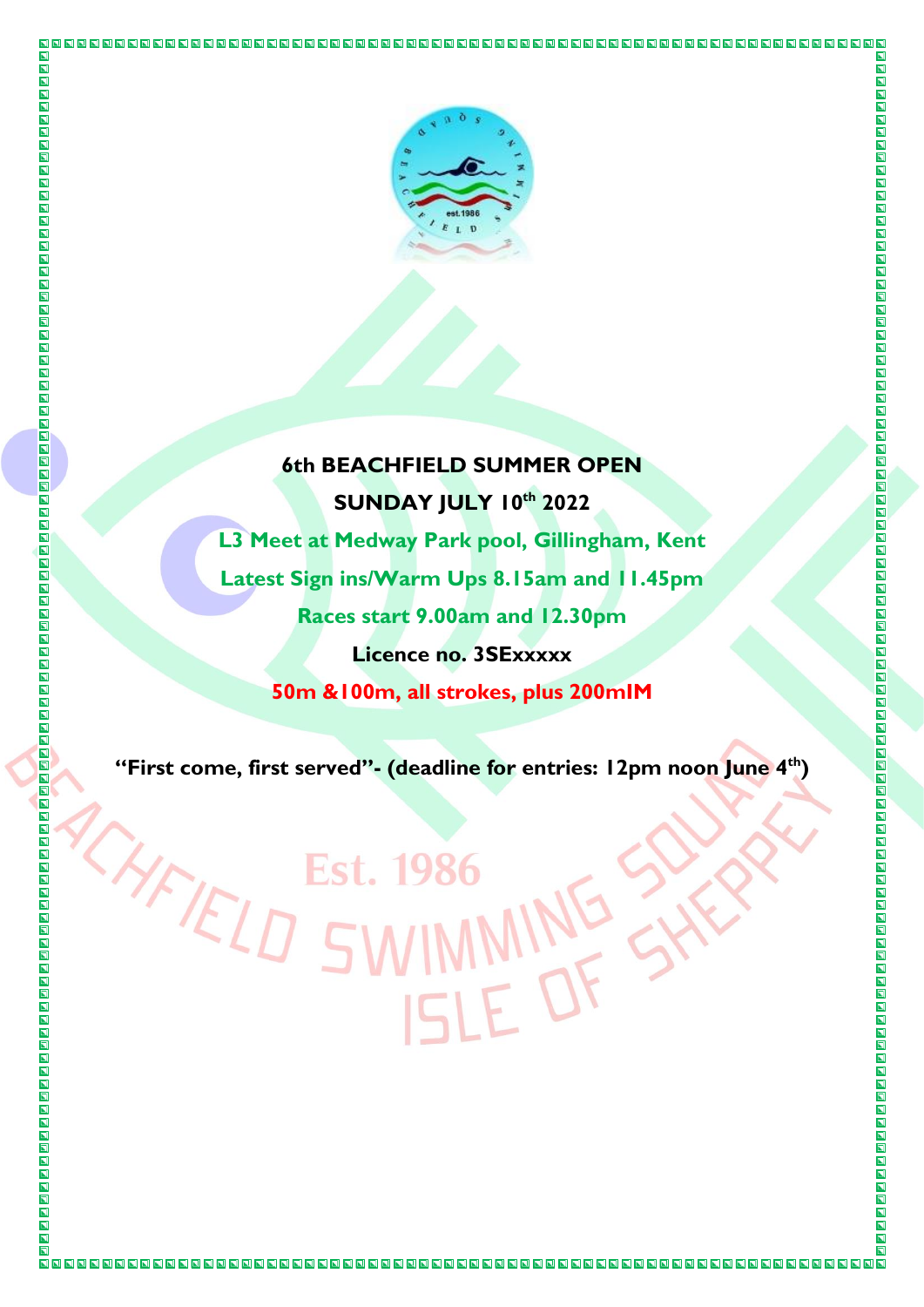

### **6th BEACHFIELD SUMMER OPEN 2022**

**Beachfield Swimming Squad invite you to our Open Meet L3 short course on Sunday July 10th 2022 at the "fast" Medway Park, Gillingham, Kent**

### **Get those PBs, County and Regional Times at this gala!**

### **Licence no. 3SExxxxx**

This licensed gala will be conducted under the rules and technical regulations of Swim England

### **Meet Details:**

 $\overline{\mathbf{L}}$ 

 $\overline{\mathbf{u}}$ 

OOOO

 $\bar{\mathbf{z}}$  $\overline{\mathbf{E}}$  $\overline{\blacksquare}$  $\overline{\mathbf{z}}$ 

 $\blacksquare$ 

 $\overline{\mathbf{p}}$ 

靣  $\overline{\blacksquare}$  $\blacksquare$ 

 $\overline{\mathbf{z}}$ ם<br>מ  $\Box$  $\Box$ 同

四四四四

 $\blacksquare$ 

INDI 同

INDER

**RARA ARA** 

 $\overline{\blacksquare}$ 

 $\blacksquare$ 

 $\blacksquare$ 口口口口

 $\overline{\blacksquare}$  $\overline{\blacksquare}$  $\overline{\mathbf{B}}$ 

 $\overline{\blacksquare}$ 

 $\overline{\mathbf{u}}$ 

OOOO

 $\blacksquare$  $\blacksquare$ 

OOOO

 $\blacksquare$ 

 $\blacksquare$ 

OOOO

 $\overline{\mathbf{z}}$ 

 $\overline{\blacksquare}$ 

 $\mathbf{E}$ 

- 1. Beachfield Swimming Squad invite you to a L3 Short Course 50m all strokes, 100m all strokes and 200mlM Open Gala on Sunday July 10th at Medway Park. The meet will start at 8.15am and finish at 3pm, or earlier, with a short break in the middle. There will be electronic timing and the times will be sent to British Swimming for inclusion in the rankings.
- 2. There will be medals awarded to the top six male and female swimmers in each individual event HDW in the age categories 9, 10, 11, 12, 13, 14 & 15+ years old. Age as on July 10th 2022.
- 3. There will be a "top club" trophy for the gala as a whole based on points scored  $1st = 10$ ,  $2nd = 9$  and so on, in each event.
- 4. There will be a top swimmer award (on points from their best 4 races) for each age group for both boys and girls with a £10 cash prize.
- 5. There are no qualifying times, so anyone can enter any event, as long as he/she has not swum faster than the short course Upper Limit Times published below over the past 12 months. Such swimmers may participate in a time trial – space permitting.
- 6. Entries are on a first come, first served, basis. Please get your entries in soon. The deadline for receipt of entries is 12pm noon on June 4<sup>th</sup> 2022. This meet has closed to entries well before the deadline in its previous 5 incarnations so please enter ASAP. A Hytek Entry File will be made available for clubs to download and use from http://www.beachfieldswim.net/, should they wish to make entries that way, by the 10th of May 2022 or earlier.
- 7. The entry fees per race are: £5.00 for 50m, £6.00 for 100m and £7.00 for 200IM per swimmer.

 $\overline{\mathbf{N}}$  $\overline{\mathbf{z}}$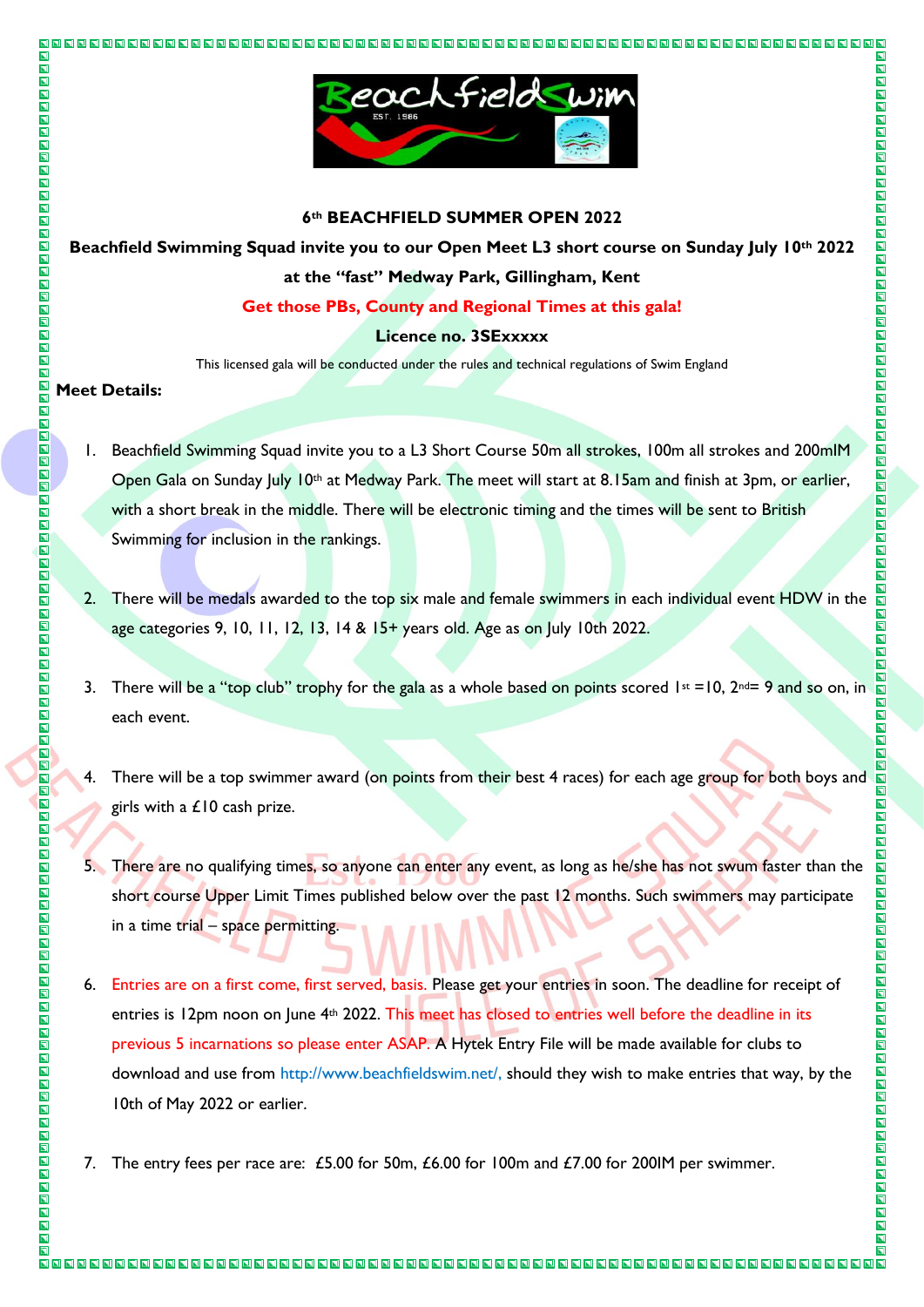### 888888888888

8. Swimmers should sign in for Session 1 before 8.15am. warm up starts at 8.15am. Session 1 races start at 9.00am. Session 2 sign in before 11.45am; warm up time 11.45am; races start at 12.30pm approx.



 $\blacksquare$  $\overline{\mathbf{z}}$ 

**NAGAZIA** 

**OOOOOOOOOOO** 

0000000000

 $\blacksquare$ 

 $\Box$ 

OO

**NAGARI** 

 $\overline{\mathbf{E}}$ 

**ND** 

同

 $\overline{\mathbf{z}}$ 

 $\blacksquare$  $\overline{\blacksquare}$ 

E

 $\blacksquare$ 

 $\overline{\mathbf{z}}$  $\overline{\mathbf{z}}$ ENN

 $\blacksquare$ 

同国

 $\overline{\mathbf{z}}$ 

 $\blacksquare$ 

OOOO

 $\overline{\mathbf{p}}$ 

 $\overline{\blacksquare}$ 

N N N N N N N N

 $\overline{\mathbf{L}}$  $\blacksquare$ 

OOOOO

 $\overline{\blacksquare}$ 

同

 $\overline{\mathbf{N}}$ 

### **Rules and conditions:**

 $\overline{\mathbf{N}}$ 

 $\overline{\mathbf{z}}$  $\overline{\mathbf{z}}$ <u>ія</u><br>П

靣 靣  $\blacksquare$  $\overline{\mathbf{N}}$  $\overline{\blacksquare}$  $\overline{\blacksquare}$  $\overline{\mathbf{z}}$ 

囗  $\overline{\mathbf{N}}$  $\blacksquare$  $\frac{\square}{\square}$  $\overline{\mathbf{n}}$  $\overline{\mathbf{N}}$ 回

 $\overline{\blacksquare}$ 

回  $\overline{\mathbf{z}}$  $\overline{\mathbf{N}}$ <u>ія</u>  $\Box$ 同

 $\blacksquare$ 

 $\blacksquare$ 

E

同  $\overline{\mathbf{N}}$ Æ

回 N

 $\overline{\mathbf{N}}$ 

 $\overline{\mathbf{z}}$  $\blacksquare$ 

<u>и</u><br>Д  $\overline{\mathbf{N}}$ 

 $\overline{\mathbf{N}}$ 

圆  $\blacksquare$ 

 $\overline{\blacksquare}$ 

 $\blacksquare$ 

 $\Box$ 

 $\overline{\mathbf{N}}$ 同 同

 $\overline{\mathbf{z}}$  $\overline{\mathbf{N}}$ 

ត

 $\overline{\mathbf{N}}$ 

 $\Box$ 

回  $\overline{\mathbf{N}}$ 囗 同  $\overline{\blacksquare}$ 

 $\bar{\mathbf{z}}$ 

 $\overline{\mathbf{z}}$ 

回  $\overline{\mathbf{N}}$ 

 $\blacksquare$ 

 $\blacksquare$ 

回  $\blacksquare$  $\overline{\mathbf{N}}$  $\overline{\mathbf{N}}$  $\overline{\mathbf{N}}$ 同

同

 $\overline{\mathbf{N}}$ 

同

**Rules:** The meet will be run in accordance with Swim England Laws and Technical Rules. The one start rule will be in operation throughout the meet with over the top starts in all events, including backstroke, when deemed advisable by the lead referee.

**Information:** For further information please contact johngking 19@live.com

**All swimmers:** Must be members of a club affiliated to Swim England and cat2 registered with Swim England.

**Data Protection:** Entries may be held on a computer solely for the purposes of this competition and consent, as required by the Data Protection Act 1984, to the holding of personal information on computer will be deemed to have been given by the submission of the entry. Personal Data will be available for inspection during the Meet on application to the Promoters. Results will be sent to rankings.

Starts: It is the responsibility of the competitors, coaches and clubs, to ensure that all swimmers are competent to the standard of the ASA competitive start award, to perform a shallow racing dive into the water. In the event of a false start, swimmers should perform a safe entry with a shallow racing dive and not fall into the water. Swimmers are reminded that they are permitted to start in the water for all events, but must advise the referee of this prior to the start of their heat.

**Secondary Strobe:** There is a secondary strobe available – please inform the referee before the session starts when it will be required.

**Warm up:** During the warm-up, swimmers and coaches must ensure that they (and swimmers in their charge) take no action that would endanger themselves or others. The instructions of Pool Lifeguards or others in authority must be obeyed immediately.

**Safety:** Everyone attending the event must familiarise themselves with the location of the Emergency Exits, which must be kept clear at all times. Due to limited space poolside everyone is asked to observe all normal precautions in the pool area and when moving around the sports centre, to ensure their own safety and that of others. Anyone observing anything they consider to be a safety hazard must report it to one of the Meet Organiser's representatives. The pool depths are **2m** at the starting end of the pool and **1.10m** at the shallow end of the pool. ALL SWIMMERS MUST WEAR SUITABLE FOOTWEAR AND TOPS WHEN IN THE STEWARDING AREA OR WHEN LEAVING POOLSIDE

**Behaviour:** The organisers and the pool management reserve the right to remove any swimmer or spectator from the pool area whose behaviour is either against the pool rules or the efficient running of the meet. Stewards will be patrolling the sports centre and anyone found causing damage or seriously misbehaving, will be banned from the meet and refused entry to the building.

**Security:** Competitors are advised not to leave their belongings unattended and to ensure valuables are placed in a locked locker or deposited with someone for safekeeping. Neither Beachfield Swimming Squad nor the Pool Management will be held responsible for property that is lost.

**Litter:** Competitors and spectators are asked to place all litter in the receptacles provided and not to leave it on the floor, particularly in the spectator gallery, where it may become a safety hazard.

**Pool passes:** Coach/Team manager pool passes are £12 each. A maximum of 3 passes may be issued to each club. For child protection reasons, these must all be pre-ordered at the time of submitting entries. Coaches' passes will be collected on the day of the gala. For the purposes of child protection, no persons, unless officials, staff, coaches or team managers displaying a valid pass, shall be allowed on poolside.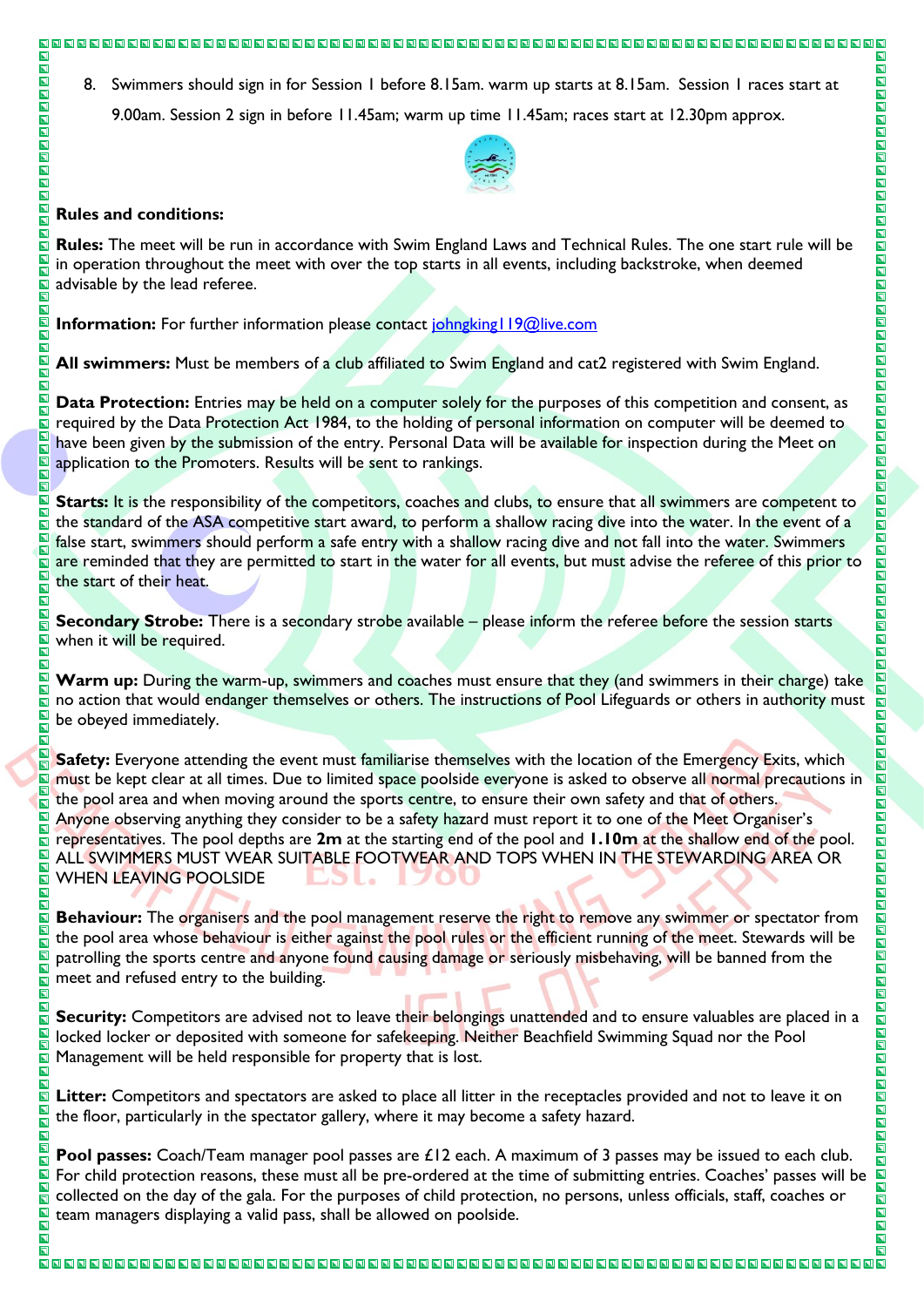### **Warm Up:** Coaches must supervise their swimmers at all times during the warm up. A warm up schedule will be **n** available 15 minutes before the start of the warm up session at the starting end of the pool.

**Spectator Entry:** Admission prices are as follows: Adults £6.00 Raffle tickets will be available to purchase at £1.00 per strip.

**Official Photographer:** There is likely to be an official meet photographer present. If you do not want him/her to take photos of your son or daughter, please inform the meet promoter in advance.

**Spectator Photography:** Spectators wishing to take photography (including the use of mobile phones to do this) must do so in accordance with the Swim England Child Safeguarding Policy and Procedures (Wavepower). Photos by parents/relatives must be focused on their own children only. Flash photography is prohibited at all times.

**Live Results:** these will be available on Meet Mobile.

000000000000000000000000000000

**John King - Meet Promoter 1st February 2022**

**[Johngking119@live.com](mailto:Johngking119@live.com)**

 $\overline{\mathbf{N}}$ 

 $\overline{\mathbf{z}}$ 

 $\overline{\mathbf{N}}$  $\overline{\mathbf{N}}$  $\overline{\mathbf{N}}$ 盲

同  $\overline{\mathbf{N}}$ 

 $\overline{\mathbf{N}}$  $\overline{\mathbf{z}}$  $\overline{\blacksquare}$ 

 $\overline{\mathbf{z}}$ 

回  $\overline{\mathbf{N}}$ N<br>N  $\overline{\mathbf{N}}$  $\overline{\mathbf{n}}$ 同 回

 $\overline{\mathbf{z}}$  $\overline{\mathbf{N}}$ 

回  $\overline{\blacksquare}$ OO 同 同

四四四四

 $\blacksquare$ 

OOO 同

 $\blacksquare$ 靣  $\overline{\mathbf{E}}$  $\overline{\mathbf{z}}$  $\overline{\blacksquare}$ 

OOO  $\overline{\blacksquare}$ 靣 靣

 $\overline{\mathbf{z}}$  $\overline{\mathbf{a}}$  $\overline{\mathbf{z}}$ 

 $\blacksquare$ 

 $\overline{\mathbf{a}}$ 

 $\overline{\mathbf{B}}$ 同 靣  $\overline{\mathbf{r}}$  $\overline{\mathbf{z}}$ 

 $\overline{\mathbf{z}}$  $\overline{\mathbf{E}}$  $\overline{\blacksquare}$ 

 $\overline{\mathbf{N}}$ 

回

 $\overline{\mathbf{N}}$ <u>л</u><br>П  $\overline{\mathbf{N}}$  $\overline{\blacksquare}$  $\overline{\blacksquare}$ 

O O O O O O O

 $\overline{\blacksquare}$  $\overline{\blacksquare}$ 

 $\overline{\blacksquare}$ 



**Programme of Races:** Beachfield Swimming Squad Summer Open L3 SC Sunday July 10th 2022

Fst. 19

Session 1: Sign in by 8.15am; Warm Up 8.15am; Start 9.00am.

Start 12.30pm

Session 2: Sign in by 11.45am; Warm Up 11.45am;

- 1. Boys' 200m IM
- 2. Girls' 200m IM
- 3. Boys' 50m Breaststroke
- 4. Girls' 50m Breaststroke
- 5. Boys' 100m Backstroke
- 6. Girls' 100m Backstroke
- 7. Boys' 50m Butterfly
- 8. Girls' 50m Butterfly
- 9. Boys' 100m Free
- 10. Girls' 100m Free
- 11. Boys 50m Back
- 12. Girls 50m Back
- 13. Boys' 100m Butterfly
- 14. Girls' 100m Butterfly
- 15. Boys' 50m Free
- 16. Girls' 50m Free
- 17. Boys' 100m Breaststroke
- 18. Girls' 100m Breaststroke

End about 3pm

 $\overline{\mathbf{N}}$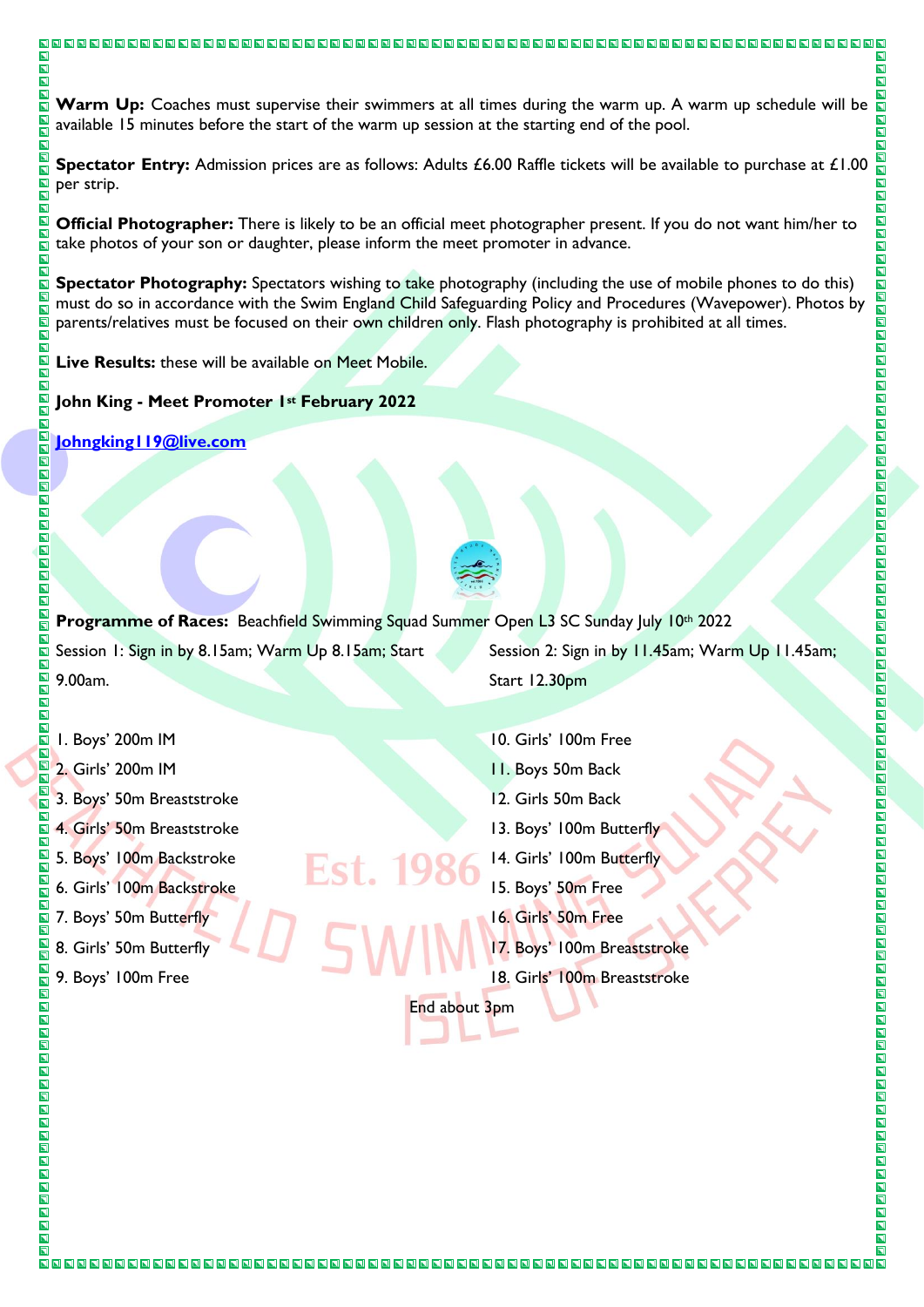

### There are no qualifying times

| $\Box$<br>回<br>回<br>$\overline{\mathbf{z}}$                               |                                                                          |         |         |         |                     |         |         |         |                                                                        |
|---------------------------------------------------------------------------|--------------------------------------------------------------------------|---------|---------|---------|---------------------|---------|---------|---------|------------------------------------------------------------------------|
| $\overline{\mathbf{z}}$<br>$\overline{\mathbf{z}}$                        |                                                                          |         |         |         |                     |         |         |         |                                                                        |
| $\Box$<br>$\overline{\mathbf{n}}$<br>囗                                    | There are no qualifying times<br>$\overline{\mathbf{z}}$<br>圓            |         |         |         |                     |         |         |         |                                                                        |
| $\overline{\mathbf{N}}$                                                   | Upper Limit Times (short course) - Swimmers must be no faster than:<br>回 |         |         |         |                     |         |         |         |                                                                        |
| 口口<br><b>Event Girls</b>                                                  | 9/10                                                                     | 11/12   | $13/14$ | $15+$   | <b>Event Boys</b>   | 9/10    | 11/12   | $13/14$ | $15+$<br>回                                                             |
| OOO<br>200IM                                                              | 2.40.00                                                                  | 2.30.00 | 2.16.00 | 2.10.00 | 200IM               | 2.40.00 | 2.27.00 | 2.06.00 | 2.02.00<br>$\overline{\mathbf{u}}$<br>$\overline{\mathbf{z}}$          |
| <u>ы</u><br>П<br>50m Free                                                 | 30.00                                                                    | 28.00   | 26.00   | 24.00   | 50m Free            | 30.00   | 28.00   | 25.00   | 回回<br>22.00                                                            |
| $\overline{\blacksquare}$<br>50 <sub>m</sub>                              | 32.00                                                                    | 31.00   | 27.00   | 26.00   | 50 <sub>m</sub>     | 32.00   | 30.00   | 26.00   | $\overline{\mathbf{u}}$<br>24.00<br>$\overline{\mathbf{z}}$            |
| EE<br><b>Butterfly</b>                                                    |                                                                          |         |         |         | <b>Butterfly</b>    |         |         |         | $\overline{\mathbf{u}}$<br>$\overline{\mathbf{u}}$                     |
| $\overline{\mathbf{u}}$<br>50 <sub>m</sub>                                | 36.00                                                                    | 33.00   | 32.00   | 31.00   | 50 <sub>m</sub>     | 36.00   | 33.00   | 31.00   | 口口<br>29.00<br>$\overline{\mathbf{N}}$                                 |
| $\overline{\mathbf{B}}$<br><b>Breaststroke</b><br>$\overline{\mathbf{z}}$ |                                                                          |         |         |         | <b>Breaststroke</b> |         |         |         | $\overline{\mathbf{N}}$<br>$\overline{\mathbf{u}}$                     |
| E<br>50 <sub>m</sub>                                                      | 33.00                                                                    | 32.00   | 29.00   | 26.50   | <b>50m</b>          | 33.00   | 32.00   | 28.00   | N<br>N<br>N<br>26.00                                                   |
| 口口<br><b>Backstroke</b><br>$\bar{\mathbf{z}}$                             |                                                                          |         |         |         | <b>Backstroke</b>   |         |         |         | $\overline{\mathbf{u}}$<br>$\overline{\mathbf{z}}$                     |
| N<br>N<br>100m Free                                                       | 1.01.00                                                                  | 59.00   | 57.00   | 56.00   | 100m Free           | 1.01.00 | 57.00   | 52.00   | 49.00<br>$\blacksquare$<br>$\overline{\mathbf{z}}$                     |
| $\overline{\mathbf{z}}$<br>100m                                           | 1.10.00                                                                  | 1.09.00 | 1.02.00 | 1.00.00 | <b>100m</b>         | 1.10.00 | 1.08.00 | 58.00   | <b>NN</b><br>56.00                                                     |
| NN NN<br><b>Butterfly</b>                                                 |                                                                          |         |         |         | <b>Butterfly</b>    |         |         |         | $\overline{\mathbf{z}}$<br>$\blacksquare$<br>$\overline{\blacksquare}$ |
| 100 <sub>m</sub>                                                          | 1.21.00                                                                  | 1.17.00 | 1.12.00 | 1.07.00 | 100 <sub>m</sub>    | 1.21.00 | I.17.00 | 1.07.00 | $\blacksquare$<br>1.03.00<br>同                                         |
| N<br>N<br><b>Breaststroke</b>                                             |                                                                          |         |         |         | <b>Breaststroke</b> |         |         |         | $\overline{\mathbf{z}}$<br>$\overline{\mathbf{z}}$                     |
| $\overline{\mathbf{z}}$<br>100m<br>$\overline{\mathbf{z}}$                | 1.10.00                                                                  | 1.08.00 | 1.01.00 | 1.00.00 | 100 <sub>m</sub>    | 1.10.00 | 1.08.00 | 58.00   | 56.00<br><b>NN</b>                                                     |
| $\frac{\blacksquare}{\blacksquare}$<br><b>Backstroke</b>                  |                                                                          |         |         |         | <b>Backstroke</b>   |         |         |         | <b>ND</b>                                                              |
| OOO<br>Age as on July 10th 2022                                           |                                                                          |         |         |         |                     |         |         |         | 回<br>回<br>$\overline{\mathbf{z}}$                                      |
| $\overline{\mathbf{B}}$                                                   |                                                                          |         |         |         |                     |         |         |         | $\overline{\mathbf{z}}$<br>囗                                           |
|                                                                           |                                                                          |         |         |         |                     |         |         |         |                                                                        |
|                                                                           |                                                                          |         |         |         |                     |         |         |         |                                                                        |
|                                                                           |                                                                          |         |         |         |                     |         |         |         |                                                                        |
|                                                                           |                                                                          |         | Est.    | 1986    |                     |         |         |         |                                                                        |
|                                                                           |                                                                          |         |         |         |                     |         |         |         |                                                                        |
|                                                                           |                                                                          | YFIELD  |         |         |                     |         |         |         |                                                                        |
|                                                                           |                                                                          |         |         |         |                     |         |         |         |                                                                        |
|                                                                           |                                                                          |         |         |         |                     |         |         |         |                                                                        |
| SWIMMING<br>ISLE OF                                                       |                                                                          |         |         |         |                     |         |         |         |                                                                        |
|                                                                           |                                                                          |         |         |         |                     |         |         |         |                                                                        |
|                                                                           |                                                                          |         |         |         |                     |         |         |         |                                                                        |
|                                                                           |                                                                          |         |         |         |                     |         |         |         |                                                                        |
|                                                                           |                                                                          |         |         |         |                     |         |         |         |                                                                        |
| 00000000000000000000000000000000000000                                    |                                                                          |         |         |         |                     |         |         |         |                                                                        |
|                                                                           |                                                                          |         |         |         |                     |         |         |         |                                                                        |
|                                                                           |                                                                          |         |         |         |                     |         |         |         |                                                                        |

 $\blacksquare$ 

靣  $\overline{\mathbf{z}}$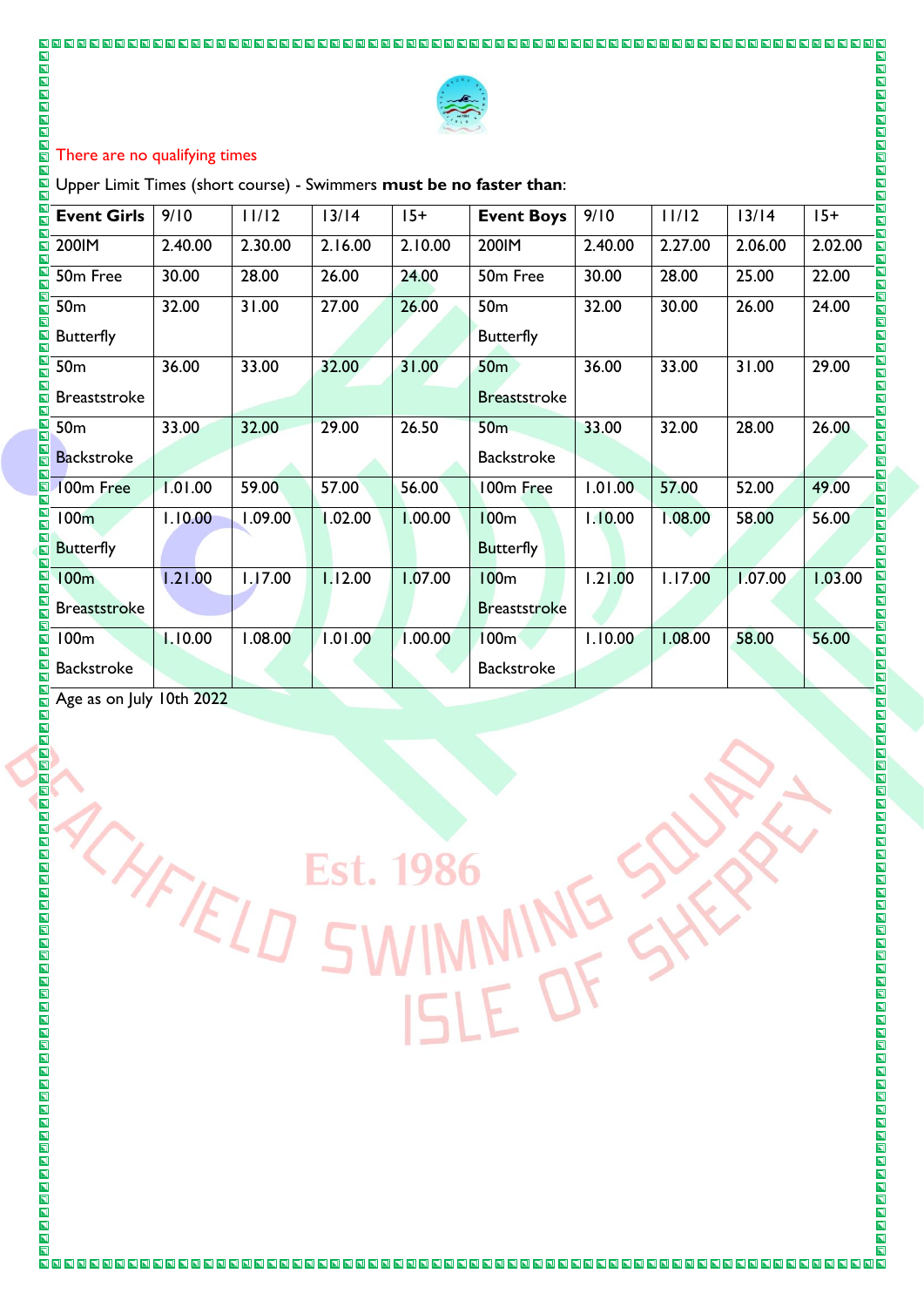

8 8 8 8 8 8 8 8 8 8 8 8 8 8 8 8 8 8 8

 $\overline{\mathbf{N}}$ 

000000000000000000000

**OOOOOOOOOOO** 

**NAGE** 

0000000000

回回

IN<br>D  $\overline{\blacksquare}$  $\blacksquare$ 

**REBEER** 

ia<br>El  $\overline{\mathbf{E}}$  $\overline{\mathbf{N}}$ 

**NNDDDD** 

000000000000000000

靣

 $\overline{\mathbf{N}}$ 

888888888888888888888888888

 $\overline{\blacksquare}$ 

OOO

00000000000000000

OOOO

同

**BBBBBBBBB** 

00000000000000

OOO

 $\blacksquare$ 

OOOOOOOO

OOOO

INDIN

OOOO

 $\blacksquare$  $\blacksquare$ 

OOO

靣  $\overline{\blacksquare}$ 

 $\overline{\mathbf{N}}$  $\mathbf{E}$ 

回

# **Individual Swimmer Entry Form: Beachfield Swimming Squad L3 SC Summer Open Sunday July 10th 2022** Full Name of Swimmer: ASA number:  $\vert$  Club: d.o.b.: Gender: m or f (ring one) **Age at 10/7/22** (ring one of): 9yrs 10yrs 11yrs 12yrs 13 years, 14 years, 15+ years Name of Contact (e.g. parent) E mail address of Contact (e.g. parent): Telephone of Contact (e.g. parent): House address of contact (e.g. parent): Tick the events you wish to enter and give the swimmer's short course personal best time (or choose NT if he/she hasn't got a PB in this event) Event √ or x Short Course Entry Time (LC converted times are permitted) 200 IM (£7) 50m Free (£5.00) 50m Backstroke (£5.00) 50m Butterfly (£5.00) 50m Breaststroke (£5.00) 100m Free (£6.00) 100m Backstroke (£6.00) 100m Butterfly (£6.00) 100m Breaststroke (£6.00)

Fill this in (or use your own club's form) and give to your club gala admissions secretary, or if entering as an individual, post to BSS c/o John King, Aisondel, Sexburga Drive, Minster on Sea, Kent ME12 2LB including a cheque for the correct amount payable to "BSS" \*. Deadline to reach me is 12pm noon on June 4th 2022.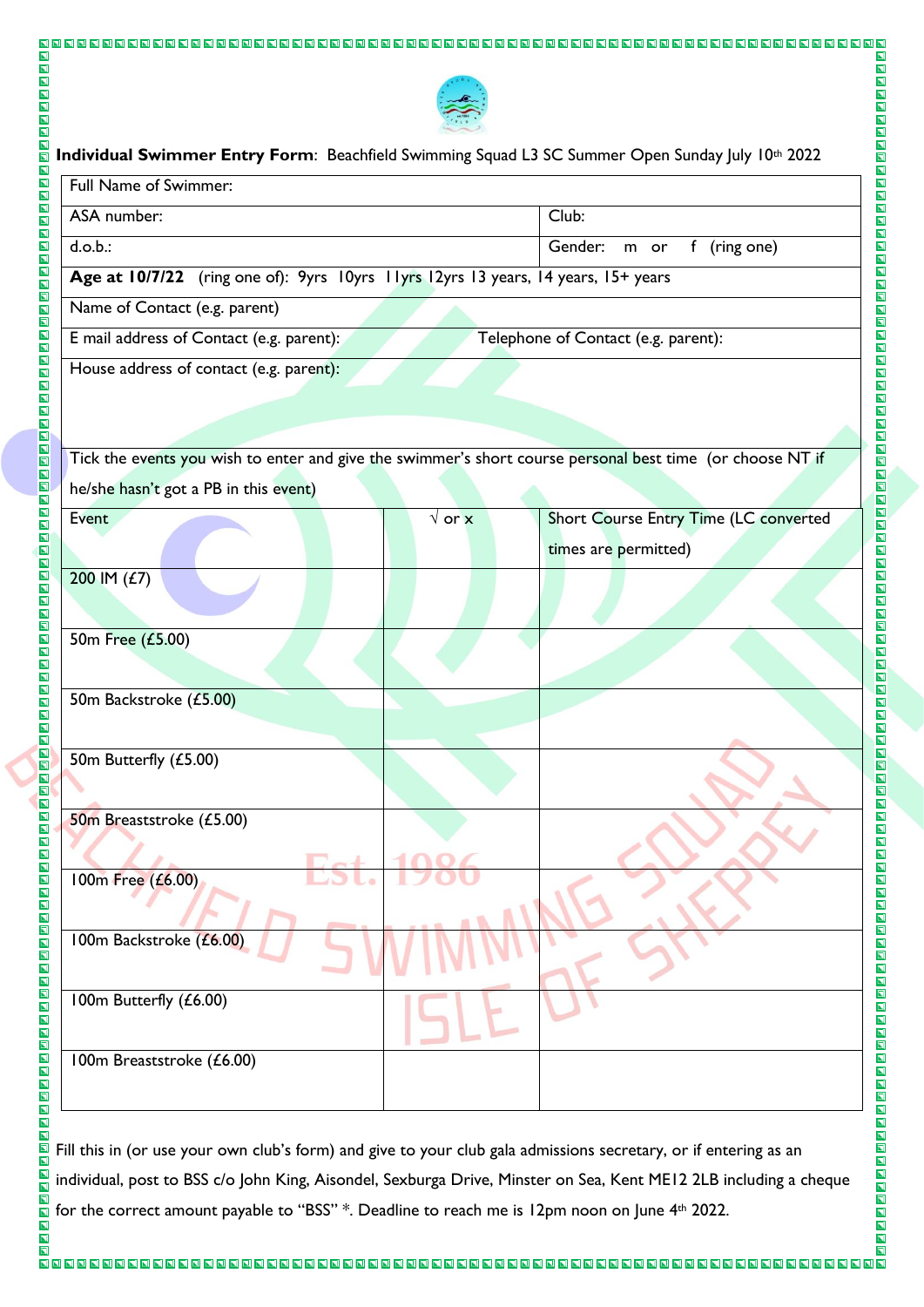

 $\overline{\mathbf{N}}$ 

00000000000

**OOOOOOOOOOO** 

00000000000

**NAGE** 

OOOO

OOOO

回回  $\overline{\mathbf{E}}$  $\overline{\blacksquare}$ 

 $\blacksquare$ 

N D D D D D D D D

 $\overline{\mathbf{z}}$ 

 $\overline{\mathbf{N}}$ 

000000000000000

**N N N N N N N N** 

靣

 $\overline{\blacksquare}$ 

同

### **FOR CLUB ENTRIES ONLY** - BSS Summer Open Sunday July 10th 2022

**Club consolidated entry form**. Please would club gala secretaries fill this in, if entries are to be done centrally. Also send all of the individual entry forms, the officials' form and a cheque\* payable to "BSS" to John King by June 4th 2022. Alternatively, a Hytek entry file for club entries will be made available on our website by May 10th 2022, or earlier, for clubs who wish to use it. Please still send this form filled in as well though.

Name of Club

 $\blacksquare$  $\overline{\blacksquare}$ 

 $\overline{\mathbf{u}}$ 

BODO

Ē 靣  $\overline{\mathbf{E}}$  $\overline{\blacksquare}$  $\overline{\mathbf{z}}$  $\blacksquare$ 

 $\overline{\mathbf{N}}$ INDIN 同  $\overline{\blacksquare}$ 

同

OOOO

OOO

同 同

**NNNNN** 

**BBBBBBBBB** 

 $\blacksquare$ 

OOOO

 $\overline{\mathbf{p}}$  $\overline{\blacksquare}$ EE  $\overline{\blacksquare}$ 

 $\blacksquare$ 

 $\blacksquare$ 

OOO

 $\overline{\blacksquare}$  $\overline{\blacksquare}$  $\overline{\blacksquare}$  $\overline{\blacksquare}$ **ELE** 

OOO

 $\blacksquare$ 

 $\overline{\mathbf{u}}$  $\overline{\blacksquare}$ 

**NN**  $\overline{\mathbf{p}}$  $\overline{\blacksquare}$ 

 $\overline{\blacksquare}$  $\overline{\mathbf{N}}$ 

回

0000000000000000000

| $\Box$ IName or Club    |          |
|-------------------------|----------|
| $\overline{\mathbf{z}}$ |          |
| 回                       |          |
| 囗                       |          |
| Name of Contact         | Position |
|                         |          |
| $\overline{\mathbf{N}}$ |          |
| $\blacksquare$          |          |
| $\overline{\mathbf{N}}$ |          |

Email address

Telephone

|                         |         | Sub Totals £ |
|-------------------------|---------|--------------|
| Number of 200IM entries | X E7.00 |              |
| Number of 100m Entries  | X f6.00 |              |
| Number of 50m Entries   | X £5.00 |              |
| Coach Pass - for access |         |              |
| to poolside (strictly   | Xf12    |              |
| controlled)             |         |              |
| <b>Grand Total</b>      |         |              |

Many thanks – please return all forms and the cheque\* (payable to "BSS") by June  $4<sup>th</sup>$  2020 to

John King c/o Beachfield Swimming Squad

Aisondel

Sexburga Drive, Minster on Sea

Kent ME12 2 LB

Johngking | 19@live.com

tel. 01795 876912 or 07849295958

**\*Or pay directly into our account at Barclay's Bank**

### **"BSS"**

**Account Number: 70386758**

**Sort Code: 20 54 11**

**Mark the payment with the name of your club (or if entering individually, the swimmer's first and second name, followed by the word "Summer")**